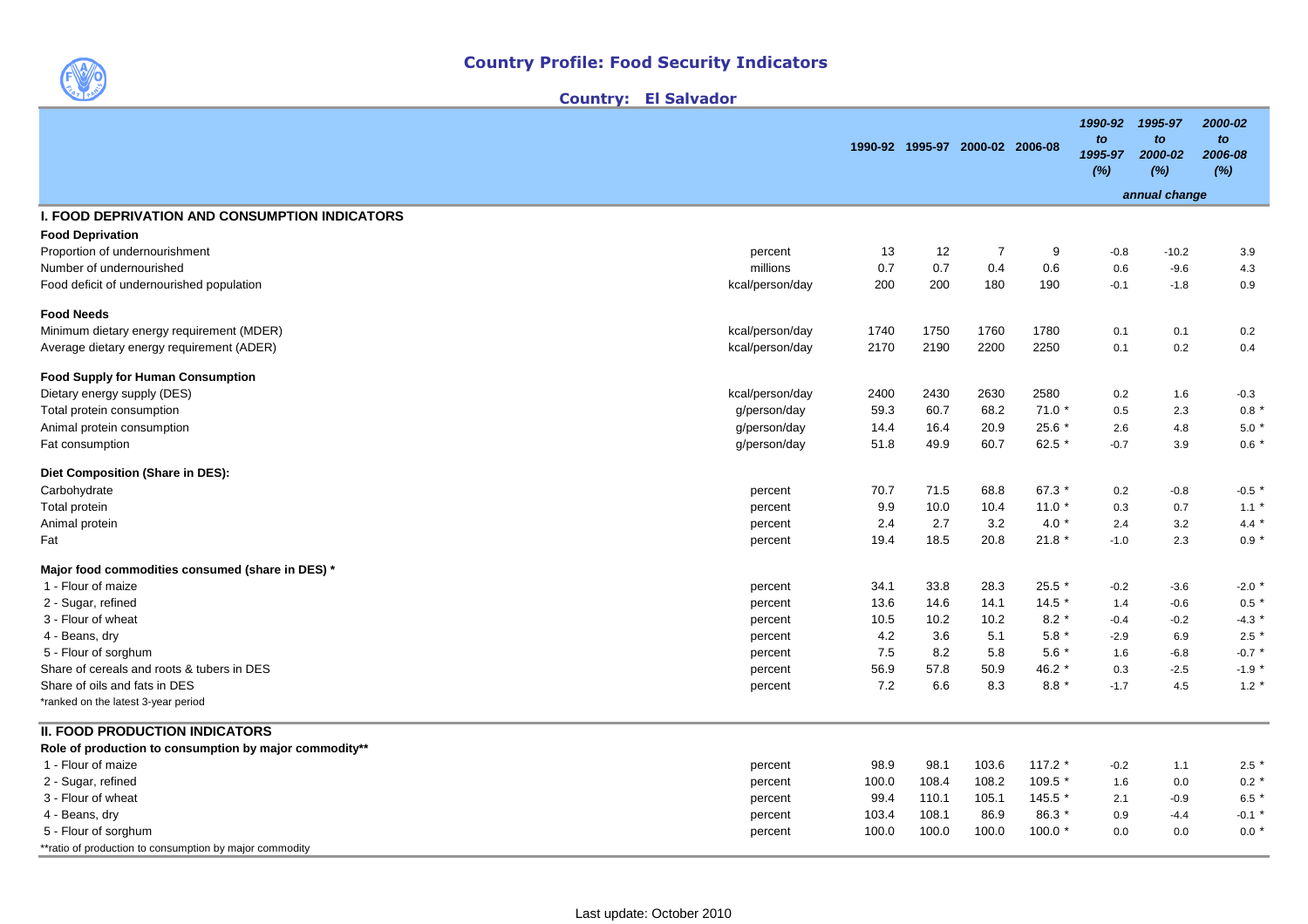Country: El Salvador

|                                                                                         |                  |              |                                 |              |              | 1990-92              | 1995-97              | 2000-02              |
|-----------------------------------------------------------------------------------------|------------------|--------------|---------------------------------|--------------|--------------|----------------------|----------------------|----------------------|
|                                                                                         |                  |              | 1990-92 1995-97 2000-02 2006-08 |              |              | to<br>1995-97<br>(%) | to<br>2000-02<br>(%) | to<br>2006-08<br>(%) |
|                                                                                         |                  |              |                                 |              |              |                      | annual change        |                      |
| <b>III. FOOD TRADE INDICATORS</b>                                                       |                  |              |                                 |              |              |                      |                      |                      |
| <b>Foreign Food Trade</b>                                                               |                  |              |                                 |              |              |                      |                      |                      |
| Exports                                                                                 |                  |              |                                 |              |              |                      |                      |                      |
| Total merchandise                                                                       | <b>MLN US\$</b>  | 622          | 1950                            | 2934         | 4015         | 22.8                 | 8.2                  | 5.2                  |
| Share of food (1) in total merchandise value                                            | percent          | 13.8         | 7.6                             | 8.3          | 9.4          | $-11.8$              | 1.7                  | 2.1                  |
| Share in total DES production                                                           | percent          | 12.8         | 17.5                            | 36.0         | 38.3         | 6.3                  | 14.4                 | 1.1                  |
| Imports                                                                                 |                  |              |                                 |              |              |                      |                      |                      |
| Total merchandise                                                                       | <b>MLN US\$</b>  | 1528         | 3426                            | 5053         | 8698         | 16.1                 | 7.8                  | 9.1                  |
| Share of food (1) in total merchandise value                                            | percent          | 11.4         | 11.0                            | 11.3         | 11.4         | $-0.6$               | 0.5                  | 0.1                  |
| Share in total DES production                                                           | percent          | 37.4         | 53.9                            | 83.1         | 84.5         | 7.3                  | 8.7                  | 0.3                  |
| Net food trade (Food exp.-Food imp.) in total GDP                                       | percent          | $-1.6$       | $-2.2$                          | $-2.4$       | $-3.0$       | 6.0                  | 1.4                  | 3.9                  |
| Role of imports to consumption by major commodity***                                    |                  |              |                                 |              |              |                      |                      |                      |
| 1 - Flour of maize                                                                      | percent          | 1.3          | 2.3                             | 1.5          | $0.3*$       | 11.8                 | $-8.9$               | $-35.0$              |
| 2 - Sugar, refined                                                                      | percent          | 0.0          | 0.1                             | 0.0          | $0.0*$       | 14.1                 | $-19.2$              | $0.2 *$              |
| 3 - Flour of wheat                                                                      | percent          | 1.9          | 0.3                             | 3.7          | $4.2*$       | $-34.0$              | 47.2                 | $2.4$ *              |
| 4 - Beans, dry                                                                          | percent          | 9.4          | 8.8                             | 21.4         | 26.3 *       | $-1.1$               | 17.7                 | 4.1 $*$              |
| 5 - Flour of sorghum                                                                    | percent          |              |                                 |              | $\star$      |                      |                      |                      |
| *** ratio of imports to consumption by major commodity                                  |                  |              |                                 |              |              |                      |                      |                      |
| <b>Food Aid Received</b>                                                                |                  |              |                                 |              |              |                      |                      |                      |
| Cereal aid shipments                                                                    | 1000 MT          | 130.0        | 9.3                             | 35.3         | na           | $-52.8$              | 26.7                 | na                   |
| Share of food aid in total dietary energy supply (DES)                                  | percent          | 12.2         | 1.8                             | 3.0          | na           | $-37.8$              | 7.6                  | na                   |
| IV. MACRO AND SOCIO ECONOMIC INDICATORS                                                 |                  |              |                                 |              |              |                      |                      |                      |
| Population                                                                              |                  |              |                                 |              |              |                      |                      |                      |
| Total population                                                                        | 1000             | 5411         | 5785<br>279                     | 5971         | 6107         | 1.3                  | 0.6                  | 0.4                  |
| Density                                                                                 | Inh/sq Km        | 261          |                                 | 288          | 295          | 1.3                  | 0.6                  | 0.4                  |
| Share of urban in total population<br>Age dependency ratio (per 100 persons aged 15-64) | percent<br>ratio | 49.8<br>82.1 | 55.3<br>77.0                    | 58.7<br>75.1 | 60.4<br>68.5 | 2.1<br>$-1.3$        | $1.2$<br>$-0.5$      | 0.5<br>$-1.5$        |
| Macro economic aggregates                                                               |                  |              |                                 |              |              |                      |                      |                      |
| GDP at market prices (constant 2000 US\$)                                               | <b>MLN US\$</b>  | 8790         | 11590                           | 13388        | 15898        | 5.5                  | 2.9                  | 2.9                  |
| Share of agriculture value added in total GDP                                           | percent          | 16.5         | 14.3                            | 9.9          | 11.7         | $-2.9$               | $-7.3$               | 2.8                  |
| Workers' remittances and compensation of employees, received (in total GDP)             | percent          | 9.4          | 10.8                            | 13.7         | 18.0         | 2.8                  | 4.7                  | 4.5                  |
| Net official development assistance received (in total GDP)                             | percent          | 6.5          | 2.8                             | 1.6          | 0.8          | $-16.7$              | $-11.7$              | $-11.5$              |
| Foreign direct investment, net (BoP, current US\$) (in total GDP)                       | percent          | 0.3          | 0.3                             | 2.3          | 4.2          | 1.9                  | 41.7                 | 9.7                  |
| Current account balance (in total GDP)                                                  | percent          | $-2.7$       | $-1.8$                          | $-2.4$       | $-5.7$       | $-8.7$               | 6.2                  | 14.3                 |
| Total reserves in months of imports                                                     | no. months       | 3.5          | 3.5                             | 3.4          | 2.7          | 0.1                  | $-0.7$               | $-4.0$               |
| Cash surplus/deficit (in total GDP)                                                     | percent          |              |                                 | $-4.7$       | $-0.7$       |                      |                      | $-32.0$              |
|                                                                                         |                  |              |                                 |              |              |                      |                      |                      |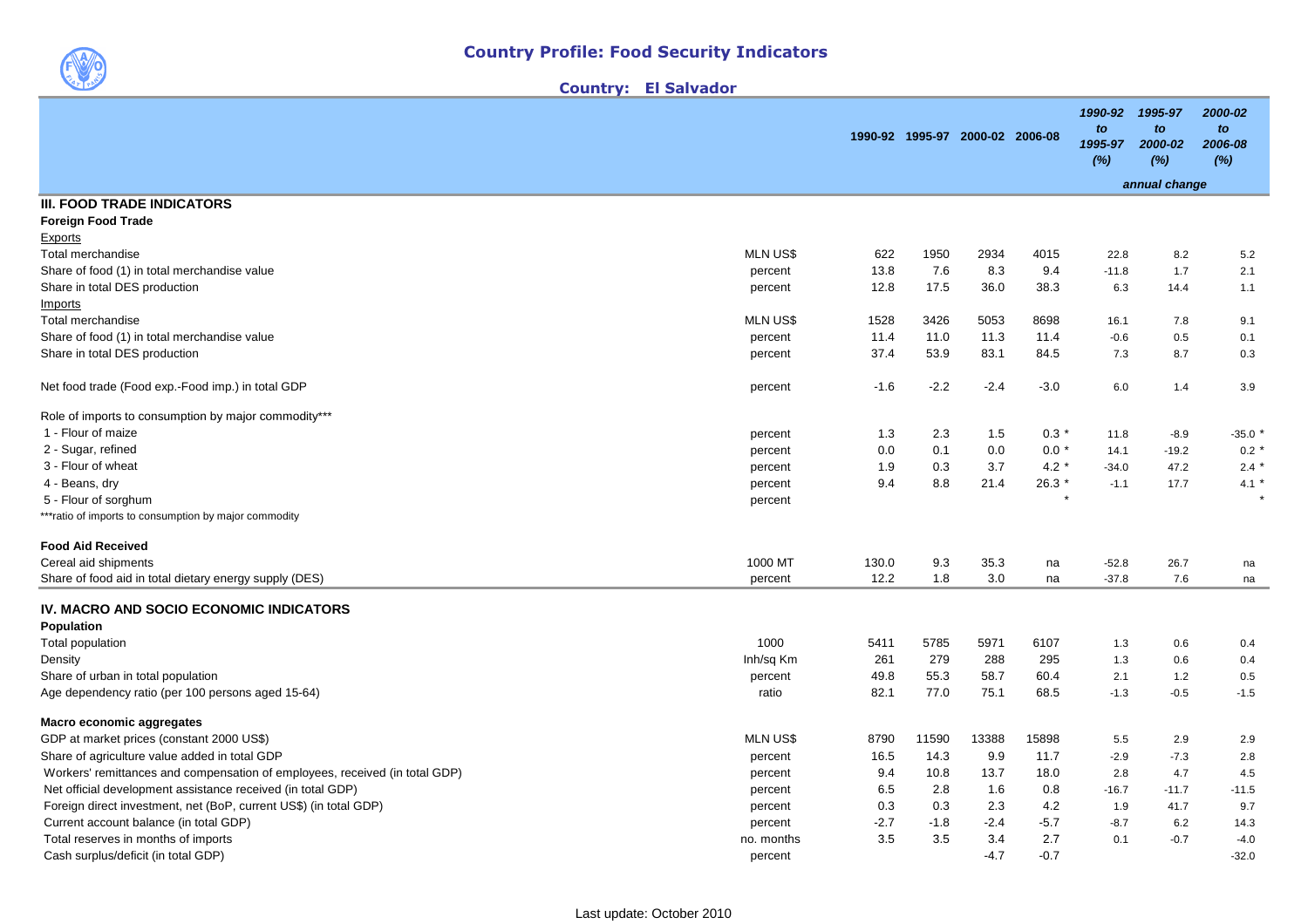

| <b>Country:</b> |  |  |  |  | <b>El Salvador</b> |  |
|-----------------|--|--|--|--|--------------------|--|
|-----------------|--|--|--|--|--------------------|--|

|                                                                         |         | 1990-92 1995-97 2000-02 2006-08 |              |              | 1990-92<br>to<br>1995-97<br>(%) | 1995-97<br>to<br>2000-02<br>(%) | 2000-02<br>to<br>2006-08<br>(%) |
|-------------------------------------------------------------------------|---------|---------------------------------|--------------|--------------|---------------------------------|---------------------------------|---------------------------------|
|                                                                         |         |                                 |              |              |                                 | annual change                   |                                 |
| Poverty (last year available) (% of population)                         |         |                                 |              |              |                                 |                                 |                                 |
| National (Poverty headcount) - 2009<br>percent                          |         |                                 |              | 37.8         |                                 |                                 |                                 |
| Rural (Poverty headcount) - 2009<br>percent                             |         |                                 |              | 46.5         |                                 |                                 |                                 |
| Urban (Poverty headcount) - 2009<br>percent                             |         |                                 |              | 33.3         |                                 |                                 |                                 |
| Inequality in Access to Food and to Income                              |         |                                 |              |              |                                 |                                 |                                 |
| Gini of income - 2007<br>percent                                        |         |                                 |              | 46.9         |                                 |                                 |                                 |
| Gini of dietary energy consumption - 1995<br>percent                    |         |                                 |              | 14.4         |                                 |                                 |                                 |
| Share of food in total expenditure<br>percent                           |         |                                 |              |              |                                 |                                 |                                 |
| Consumer price index (Base=2000) - Urban areas.<br>percent              | 51.6    | 90.8                            | 103.7        | 128.4        | 11.3                            | 2.7                             | 3.6                             |
| Consumer food price index (Base=2000) - Urban areas.<br>percent         | 117.9   | 95.6                            | 104.6        | 134.2        | $-4.2$                          | 1.8                             | 4.2                             |
| Literacy rate                                                           |         |                                 |              |              |                                 |                                 |                                 |
| Adult female (% of females aged 15 and above) - 2009<br>percent         |         |                                 |              | 84.1         |                                 |                                 |                                 |
| Adult male (% of males aged 15 and above) - 2009<br>percent             |         |                                 |              | 86.8         |                                 |                                 |                                 |
| Adult both sexes (% of people aged 15 and above) - 2009<br>percent      |         |                                 |              | 81.8         |                                 |                                 |                                 |
| <b>V. AGRICULTURE INDICATORS</b><br><b>Agricultural inputs</b>          |         |                                 |              |              |                                 |                                 |                                 |
| Total labour force<br>1000                                              | 2019    | 2387                            | 2728         | 3142         | 3.4                             | 2.7                             | 2.4                             |
| Share of agricultural labour force (2) in total labour force<br>percent | 32.6    | 28.7                            | 23.8         | 19.4         | $-2.6$                          | $-3.8$                          | $-3.4$                          |
| Share of female in agricultural labour force<br>percent                 | 8.4     | 7.5                             | 8.5          | 9.1          | $-2.3$                          | 2.6                             | 1.1                             |
| Land                                                                    |         |                                 |              |              |                                 |                                 |                                 |
| Arable land & permanent crops<br>1000 HA                                | 829.667 | 829                             | 928          | 874          | 0.0                             | 2.3                             | $-1.0$                          |
| Share of irrigated in total arable land<br>percent                      | 4.9     | 5.3                             | 4.8          | 5.2          | 1.6                             | 0.3                             | 0.0                             |
| Agricultural Production (1) - Major Items *                             |         |                                 |              |              |                                 |                                 |                                 |
| 1000 MT<br>1 - Sugar cane                                               | 3820    | 4531                            | 4849         | 5028         | 3.4                             | 1.4                             | 0.6                             |
| 1000 MT<br>2 - Cow milk, whole (fresh)                                  | 321     | 328                             | 390          | 487          | 0.5                             | 3.4                             | 3.7                             |
| 1000 MT<br>3 - Indigenous chicken meat                                  | 36      | 42                              | 77           | 102          | 3.0                             | 12.0                            | 4.8                             |
| 4 - Maize<br>1000 MT                                                    | 604     | 595                             | 600          | 770          | $-0.3$                          | 0.2                             | 4.2                             |
| 1000 MT<br>5 - Coffee, green                                            | 157     | 138                             | 106          | 88           | $-2.7$                          | $-5.2$                          | $-3.1$                          |
|                                                                         |         |                                 |              |              |                                 |                                 |                                 |
| Major Exports (1) (share in Agriculture) *                              | 68.9    | 70.1                            |              |              |                                 | $-11.4$                         |                                 |
| 1 - Coffee, green<br>percent<br>2 - Sugar, raw centrifugal              | 10.7    | 7.0                             | 39.7<br>11.3 | 31.1<br>10.8 | 0.3<br>$-8.5$                   | 9.6                             | $-4.1$<br>$-0.8$                |
| percent<br>3 - Beverages, non-alcoholic                                 | 0.6     | 1.3                             | 4.5          | 8.5          | 15.9                            | 24.3                            | 10.6                            |
| percent<br>4 - Breakfast cereals<br>percent                             | 0.2     | 2.7                             | 3.8          | 7.8          | 56.6                            | 6.9                             | 11.8                            |
| 5 - Pastry<br>percent                                                   | 0.7     | 1.0                             | 3.0          | 7.7          | 5.8                             | 22.4                            | 15.9                            |
|                                                                         |         |                                 |              |              |                                 |                                 |                                 |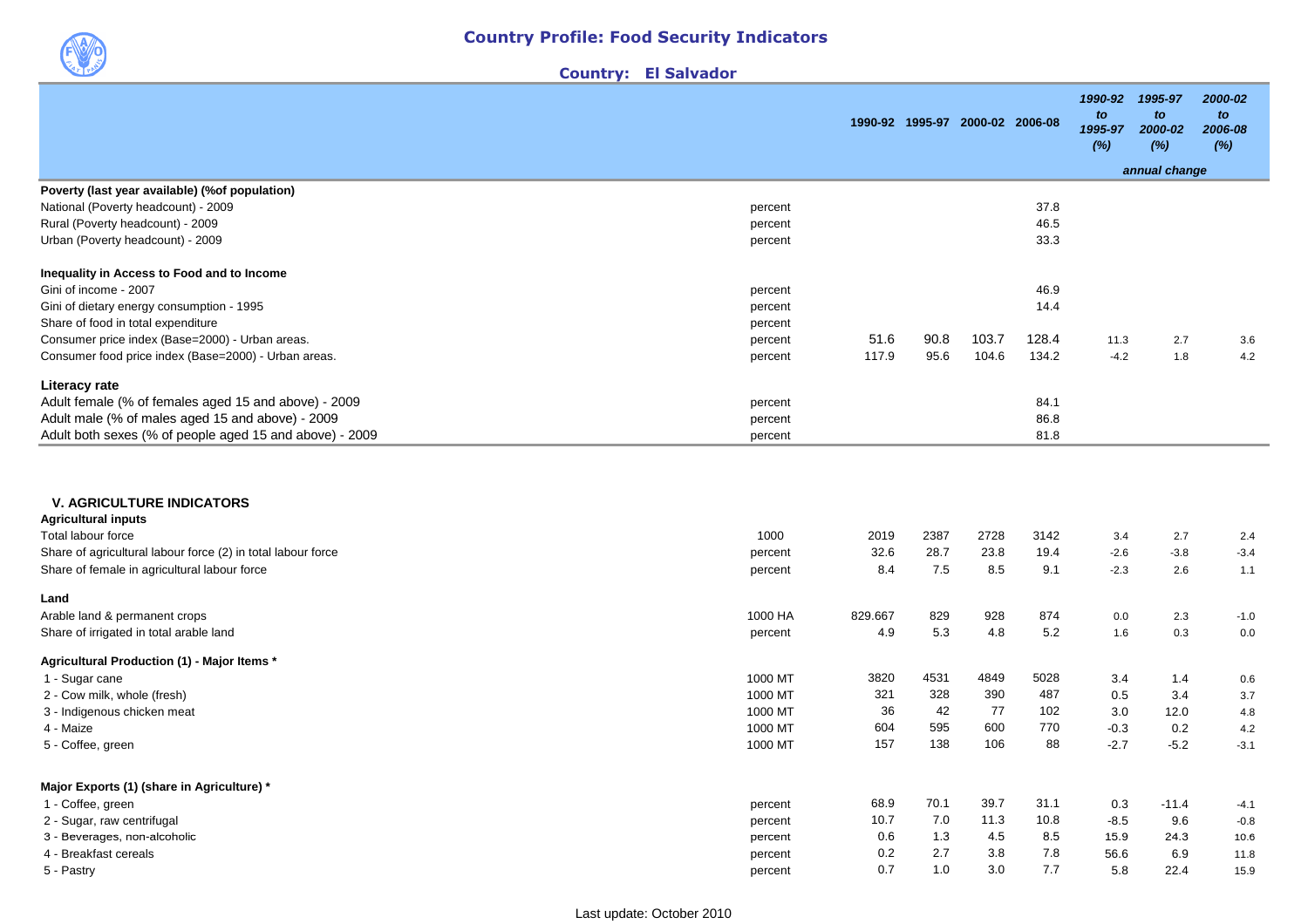## Country Profile: Food Security Indicators

Country: El Salvador

|                                                  |                         |        | 1990-92 1995-97 | 2000-02 2006-08 |        | 1990-92<br>to<br>1995-97<br>(%) | 1995-97<br>to<br>2000-02<br>(%)<br>annual change | 2000-02<br>to<br>2006-08<br>(%) |
|--------------------------------------------------|-------------------------|--------|-----------------|-----------------|--------|---------------------------------|--------------------------------------------------|---------------------------------|
| Major Imports (1) (share in Agriculture) *       |                         |        |                 |                 |        |                                 |                                                  |                                 |
| 1 - Food preparations NES                        | percent                 | 10.1   | 9.3             | 11.2            | 11.0   | $-1.6$                          | 3.6                                              | $-0.2$                          |
| 2 - Maize                                        | percent                 | 3.9    | 8.0             | 7.5             | 10.4   | 14.5                            | $-1.2$                                           | 5.4                             |
| 3 - Wheat                                        | percent                 | 13.8   | 7.2             | 5.5             | 5.4    | $-13.0$                         | $-5.3$                                           | $-0.3$                          |
| 4 - Oil of palm                                  | percent                 | 0.6    | 2.8             | 4.4             | 4.7    | 32.2                            | 9.1                                              | $1.2$                           |
| 5 - Cake of soybeans                             | percent                 | 6.3    | 5.3             | 4.8             | 4.3    | $-3.5$                          | $-2.1$                                           | $-1.6$                          |
| *ranked on the latest 3-year period              |                         |        |                 |                 |        |                                 |                                                  |                                 |
| <b>Inputs</b>                                    |                         |        |                 |                 |        |                                 |                                                  |                                 |
| Fertilizer use/Arable land                       | kg nutr./HA             | na     | na              | 53.2            | 92.7   |                                 |                                                  | 9.2                             |
| Investments in agriculture                       |                         |        |                 |                 |        |                                 |                                                  |                                 |
| Agricultural support estimate for OECD countries | US\$ billion            |        |                 |                 |        |                                 |                                                  |                                 |
| External assistance to agriculture               | Const.US\$/agric.worker | na     | na              | na              | na     | na                              | na                                               | na                              |
| Agriculture, value added per worker              | Const. 2000US\$         | 1774.5 | 1801.0          | 1952.6          | 2592.8 | 0.3                             | 1.6                                              | 4.7                             |